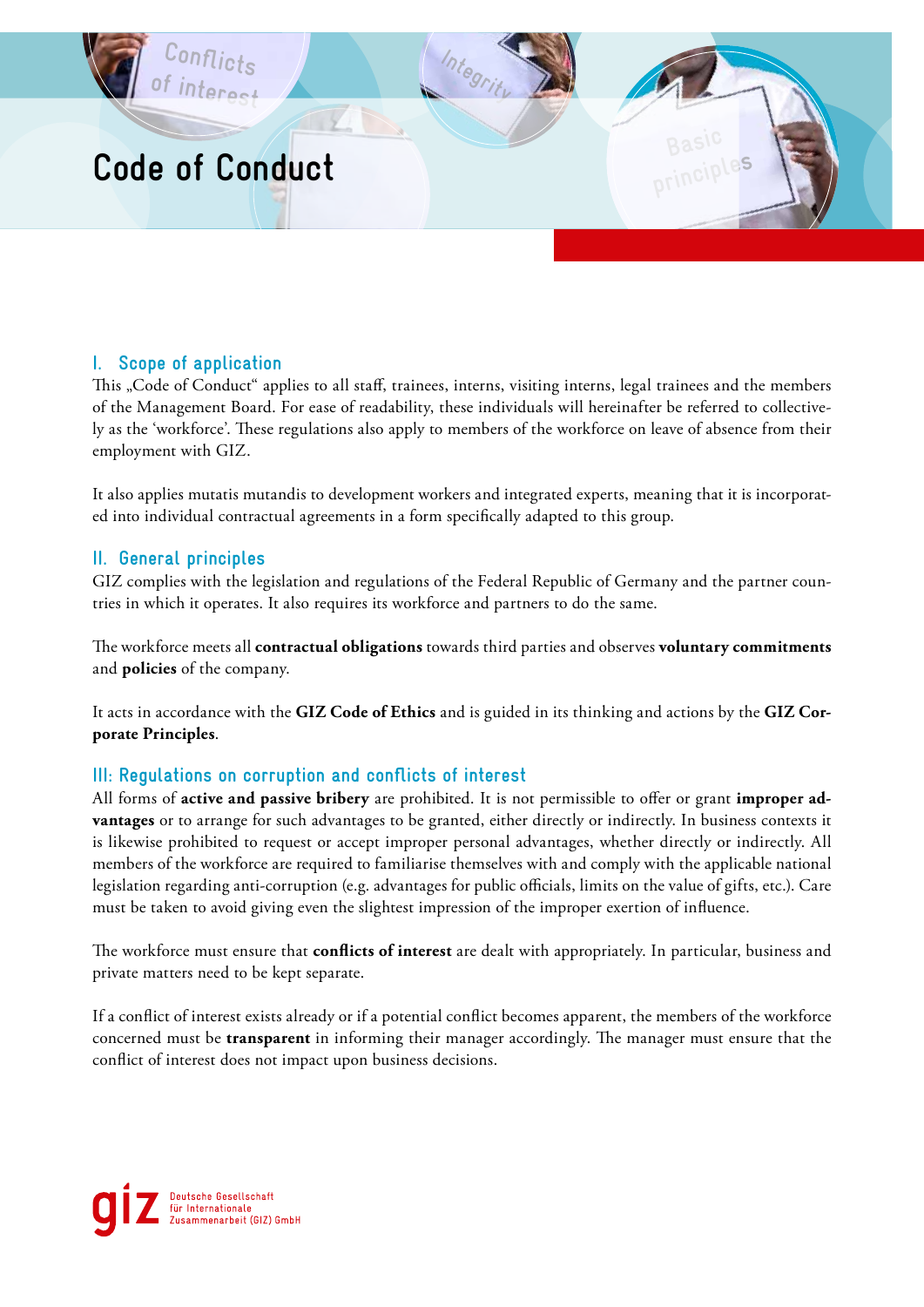## **1. Prohibition of active corruption – Gifts and advantages to third parties and facilitation payments**  It is prohibited for workforce members to bribe others, to offer improper advantages or to arrange for such advantages to be granted, directly or indirectly. Workforce members are careful to ensure that they avoid even the slightest impression of the improper exertion of influence. Workforce members are also prohibited from receiving bribes or improper advantages from third parties (e.g. agents, suppliers, other contractors).

**Basic principles**

If an agreement is to be concluded for the purpose of forming a business relationship (e.g. via an acquisition agent or insurance broker), the workforce member must notify the Procurement and Contracting Division of this in advance. The division ensures that remuneration is appropriate and countersigns the service provision.

### **a) Giving gifts and granting advantages to third parties (P+R rule ID-542)**

Workforce members must observe the following when giving gifts and granting other advantages to third parties in a business context to ensure that these gifts and advantages are permissible:

- Gifts and advantages are only permitted as an act of courtesy.
- Gifts and other advantages must not give the appearance of dishonesty, impropriety or indebtedness.
- Gifts and other advantages may not exceed a current market value of EUR 35 per receiver and year.
- It is not permitted to gift cash or vouchers, regardless of the amount.

### **Specified deviation**

- Hospitality is not subject to the EUR 35.00 limit, provided the Rules on Hospitality and Company Events stipulate a different value. It must be ensured here that no impression is given of undue influence.
- If a threshold of less than EUR 35 is appropriate in a partner country, the country director decides the permissible current market value of gifts or other advantages, in line with national law.
- If relevant national legislation or specific directives from donors or cooperation partners are stricter than this rule, the stricter rule applies.

## **Useful knowledge**

- Special sensitivity is required in dealings with public officials. The local legal situation often prohibits the granting of any advantages to such officials. This must be clarified in advance and the relevant legislation observed.
- Care should be taken when granting sponsorship to government au-thorities in particular to ensure that there is no hidden and improper granting of advantages.
- If there is any uncertainty, gifts and advantages should not be giv-en/granted.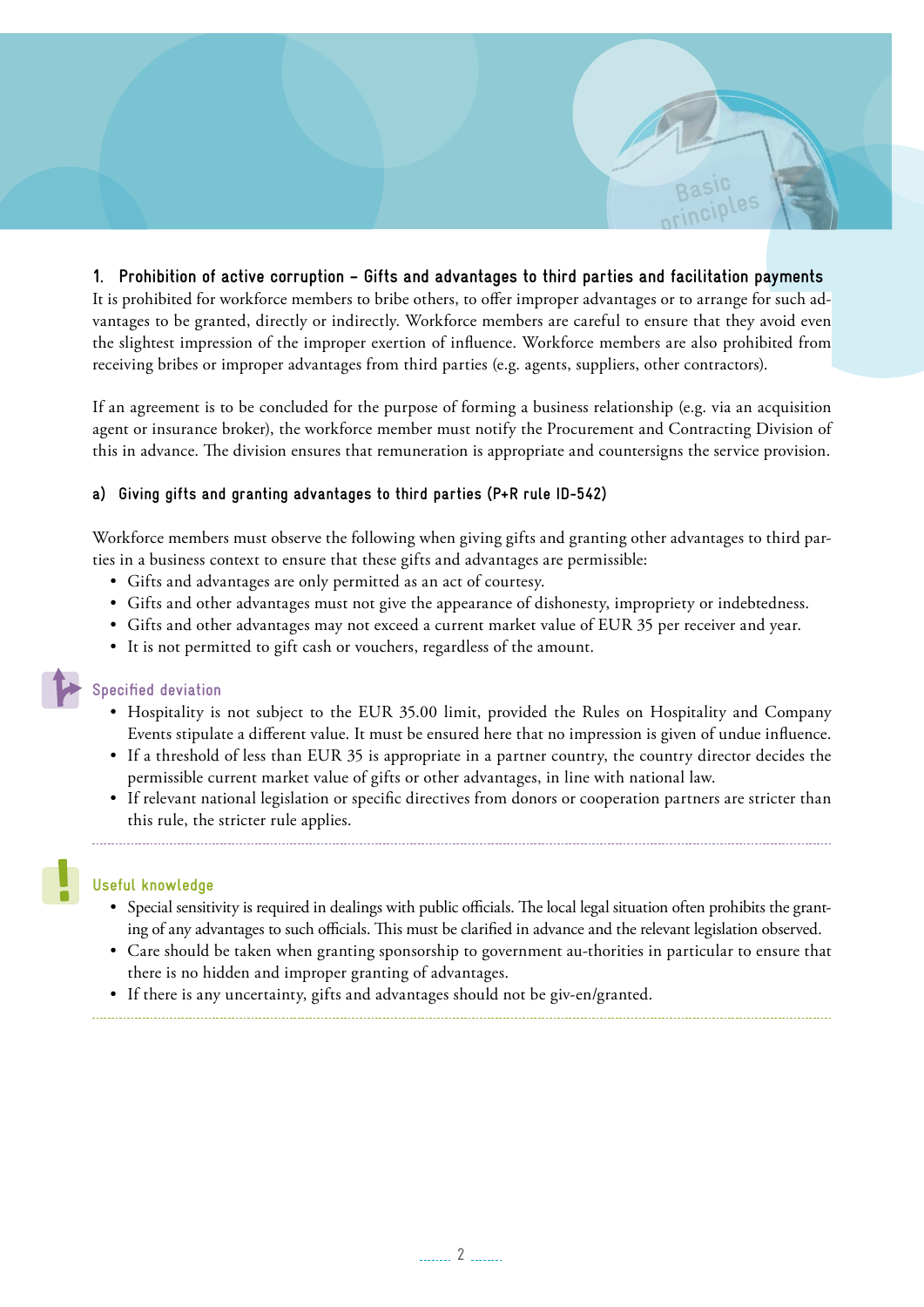### **b) Facilitation payments (P+R rule ID-543)**

Employees may not, as a matter of general principle, pay facilitation payments or arrange for it to be paid by third parties.

**Basic principles**

#### **Specified deviation**

• If it is necessary to pay facilitation payments to protect legal rights of a higher order (especially life and limb) the employees concerned must obtain approval from the line-managing director of division (AL). If this is not possible (and there is imminent danger), the payment must be reported retrospectively to the director of division without delay.

### **Useful knowledge**

• The Compliance and Integrity Advisory Services can provide advice on whether payment of facilitation payments may be justified in a particular case, and especially on whether there is a threat to legal rights of a higher order that necessitates such payment for their protection.

**Advantages** are all benefits to which no entitlement exists and which constitute a better economic, legal or personal position for the recipient or someone close to the recipient (e.g. spouse or business partner, child, friend). These include free or reduced-price (private) travel, the use of vehicles, admission tickets, individual discounts, entertainment or hospitality of significant value, entry into consultancy agreements, etc.).

**Facilitation payments:** Facilitation payments refer to illegal payments made to public officials (usually in relatively subordinate positions) in order to speed up an official procedure. The term is used in the context of official actions to which the giver (of the facilitation payments) is legally entitled (e.g. customs clearance).

**Public officials**: The term 'public official' originates in criminal law. It includes civil servants, judges and other office holders under public law (e.g. ministers or deputy ministers) or persons entrusted with tasks in public administration (e.g. election supervisors and also employees of a limited company insofar as they perform public administration tasks).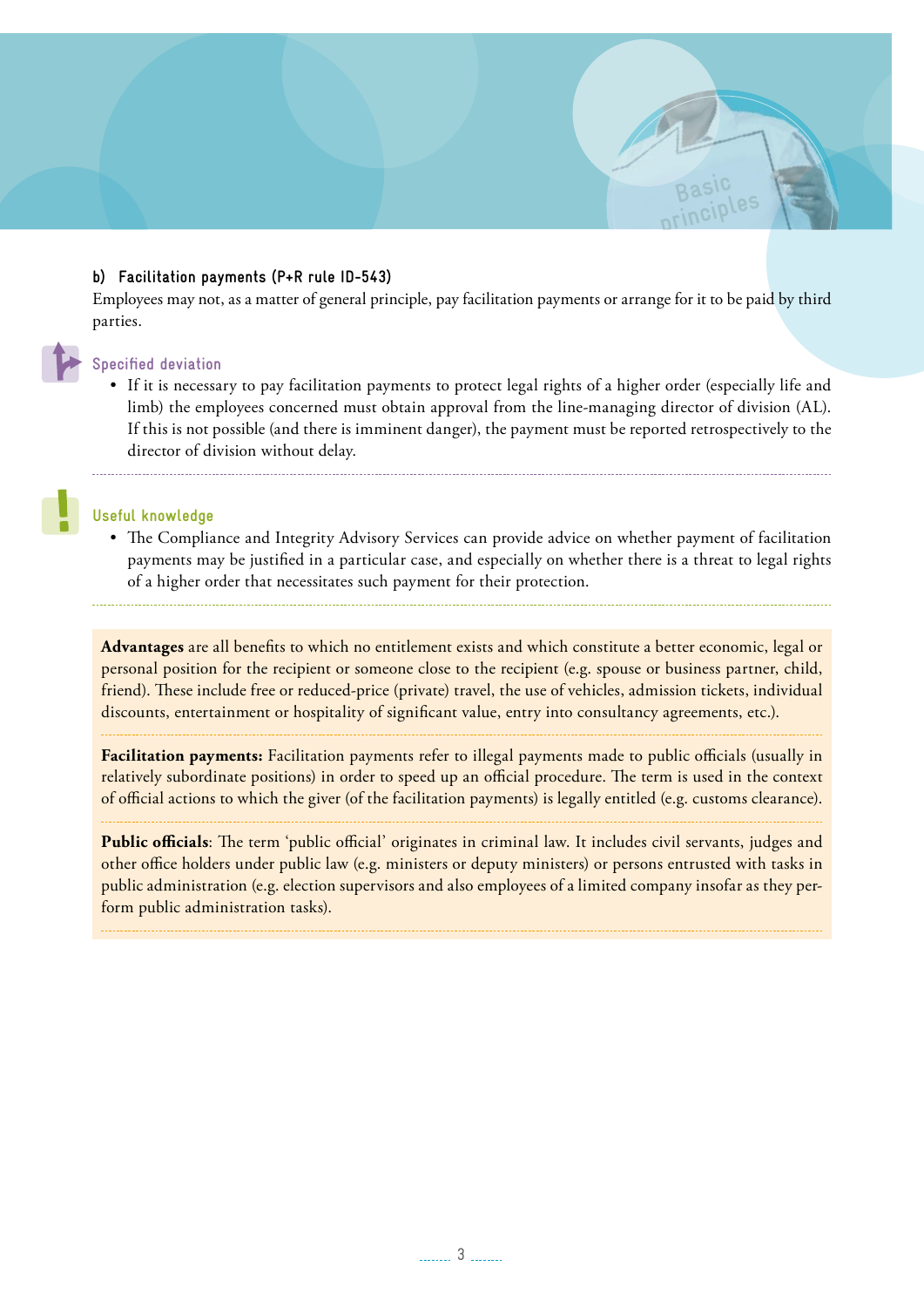# **2. Prohibition of passive corruption – Gifts and advantages from third parties (P+R rule ID-544)**

Members of the workforce are prohibited from soliciting or accepting impermissible personal gifts or advantages in a business context for themselves or persons closely connected with them, whether directly or indirectly

**Basic principles**

If workforce members accept gifts and other advantages, they must ensure these are permissible by complying with the following:

- It is only permissible to accept gifts and other advantages as an act of courtesy. Members of the workforce must reject or return any impermissible gifts or other advantages, provided this does not cause any significant issues with regard to showing courtesy and respecting typical local customs.
- The acceptance of gifts or other advantages must not give the appearance of dishonesty, impropriety or indebtedness.
- Gifts and other advantages may not exceed a current market value of EUR 35 per giver and year.
- Cash or vouchers must never be accepted, regardless of the amount.

### **Gifts and advantages with a value exceeding EUR 35**

- If workforce members are offered or given a gift or other advantage worth more than EUR 35, they must inform their line manager of this in writing.
- If workforce members cannot reject a gift or other advantage, then it should be used by GIZ. It is generally impermissible to make personal use of a gift/advantage or to contribute it to a workforce prize draw.

### **Staff discounts**

- Workforce members are permitted to accept staff discounts from third parties provided these are granted equally to the entire workforce at the location or business premises.
- The director general of the Human Resources Department or the country director decides which staff discounts are to be granted equally to the entire workforce at the location or business premises. Discounts that have the potential to influence business decisions are not permitted.

### **Accepting hospitality/invitations**

• Accepting a one-off offer of food and drink with a value of up to EUR 35 is considered appropriate in principle. If invitations are repeated or worth a larger amount, this could create the appearance of undue influence, and the immediate line manager must be informed in writing (in advance if possible, otherwise retrospectively). The line manager decides whether the invitation or potential future invitations can be accepted.

### **Assumption of travel expenses and/or costs for attending events**

• Travel expenses and/or costs for attending events as part of business travel by workforce members may only be assumed by third parties in accordance with the regulations governing the reimbursement of travel expenses.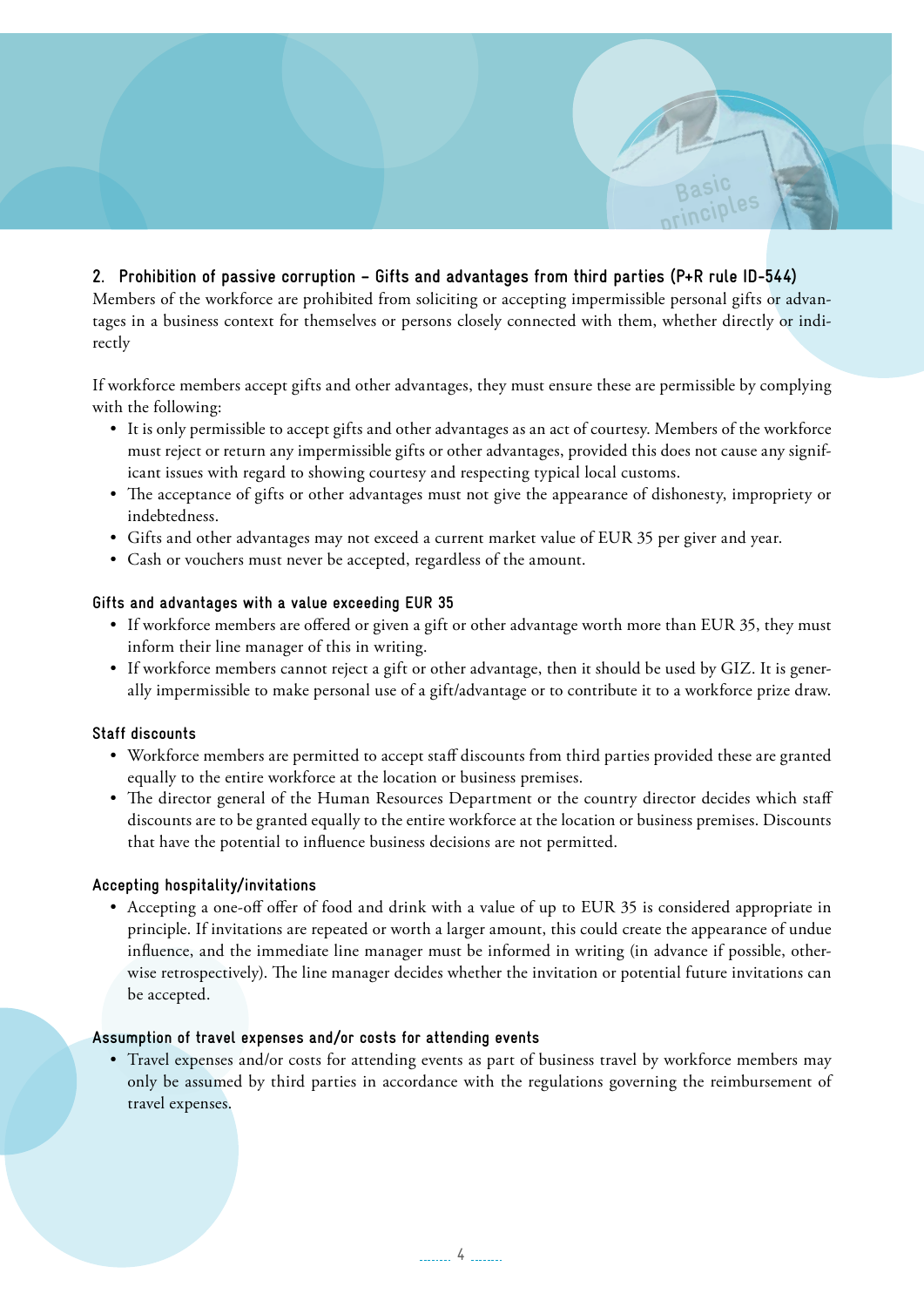#### **Individual exceptions**

If, in special circumstances, a gift or other advantage is to be used personally, the workforce member must first obtain the approval of the Compliance and Integrity Advisory Services and responsible manager (at divisional or corporate unit level or higher). The workforce member must report the acceptance and approval of the gift to the unit responsible for salary payments.

**Basic principles**

### **Useful knowledge**

- The reason for reporting gifts or advantages worth more than EUR 35 is that it alerts the line manager to the possibility that there may have been an attempt at bribery, which may be repeated with other members of the workforce.
- Assessing whether a gift/advantage or hospitality is appropriate or should be accepted out of courtesy is a matter of interpretation. If there is any uncertainty, the issues must be discussed and clarified. The Compliance and Integrity Advisory Services can be consulted on this
- If in doubt, the gift or advantage must be refused.
- The Compliance and Integrity Advisory Services keep a record listing all gifts/advantages worth more than EUR 35 and the recipients of the gifts
- The Compliance and Integrity Advisory Services can provide advice on permissible ways in which GIZ can use a gift.
- In the event of personal use, the value of the gift/advantage must be taxed as a benefit in kind. The only exceptions are where the giver of the gift/advantage has already paid flat-rate tax or the gift is a giveaway promotional item worth less than EUR 10. Workforce members must ensure that tax is paid (by declaring the gift/advantage in their tax return or reporting it to the responsible salary officer).

**"Staff discounts"** are all discounts granted to members of the workforce on the basis of their connection with GIZ, that is, not on a purely private basis. These may include discounts on private hotel bookings, flight bookings or purchases.

### **3. Dealing with personal conflicts of interest and financial connections (P+R rule ID-548)**

The workforce must ensure that conflicts of interest are dealt with appropriately. Specifically, this means that:

- If a conflict of interest exists or if such a conflict of interest is emerging, workforce members must be transparent about this with their manager. It is up to the manager to decide whether Compliance and Integrity Advisory Services needs to be involved.
- Workforce members shall inform their manager and Compliance and Integrity Advisory Services in writing if a conflict of interest arises on account of financial or other involvement – including indirect involvement – or personal connections to a project or business partners, competitors (including bodies or employees of such organisations) or target groups.
- This shall also apply if such a connection exists to persons who are closely connected to workforce members.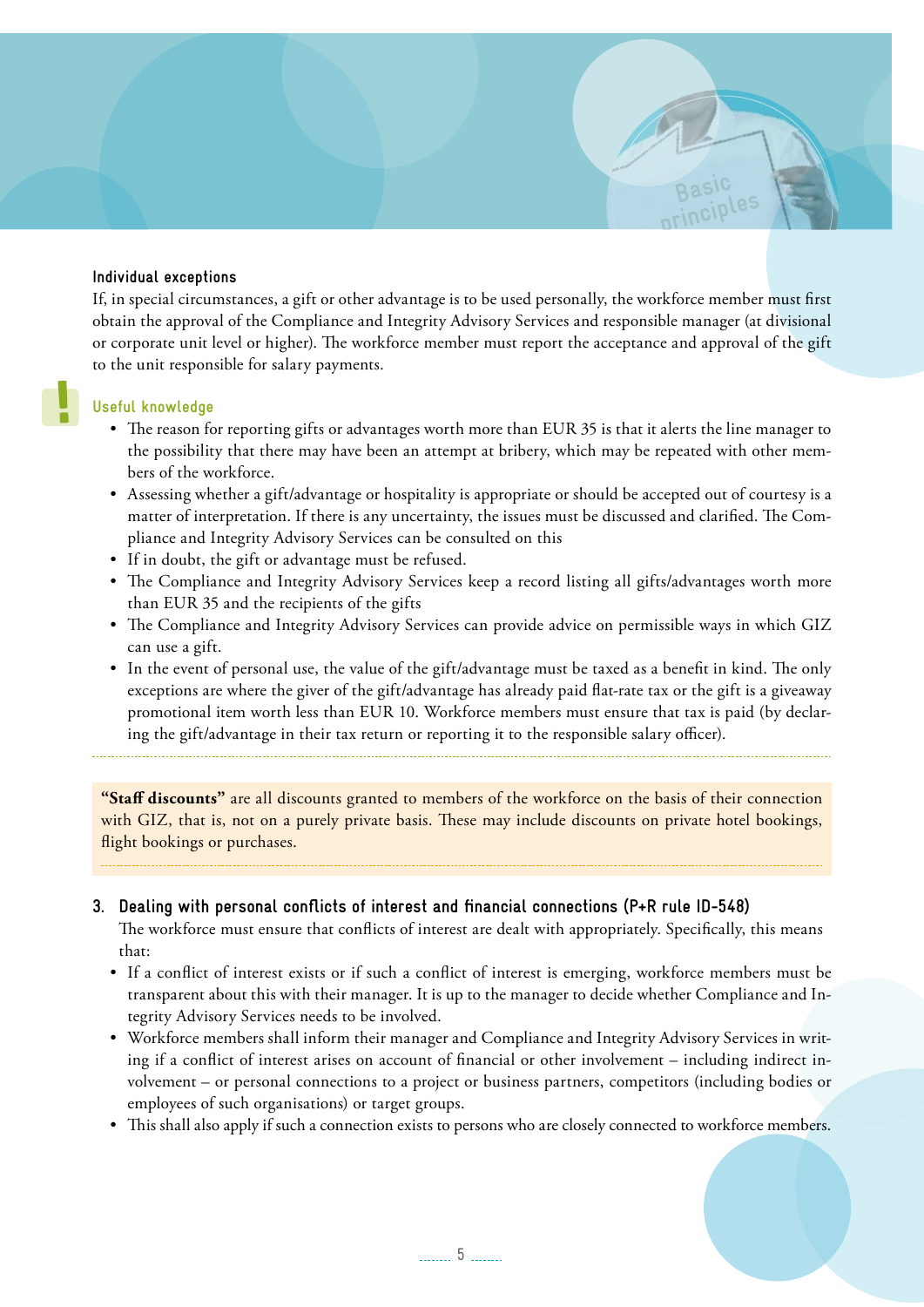• Workforce members must inform their manager and, if applicable, Compliance and Integrity Advisory Services immediately when they become aware that business is being initiated/there is a potential conflict of interest

**Basic principles**

- The workforce member and manager ensure that persons who are subject to such a conflict of interest do not exert any influence on related business decisions. They are not allowed, for example, to be involved in decisions regarding relevant contract award procedures, in negotiating and drawing up contracts and approving work that has been carried out.
- In this context, the workforce member and manager make sure that no appearance of undue influence is given.
- Workforce members are only allowed to award contracts to organisations or persons with whom they have a personal or financial connection if a conflict of interest can be excluded or if risk-reduction measures make it unproblematic. The same applies to a situation where a workforce member is to recruit or manage a person to whom they have a close personal or financial connection.
- The manager decides whether there is a conflict of interest and whether the employment/contract award is permissible or only with specific risk-reduction measures.
- Employment/awarding contracts to closely connected persons is never permissible if it means that they would be in a business relationship with one another that allows them to make decisions that affect the other party regarding the exchange of services (e.g. terms of reference, acceptance of services, performance appraisals). In particular, employment in a direct management line between closely connected persons is generally not possible.
- The manager documents the conflict and how it is dealt with it and informs Compliance and Integrity Advisory Services about this in writing.

### **Individual exceptions**

The Director general of the Human Resources Department can approve an individual exception to this rule in cases of employment.

The Director general of ELVIS can approve an individual exception to this rule in cases of contract awards.

### **Useful knowledge:**

- In addition to the circumstances in question, when dealing with conflicts of interest attention the external impact must also be considered.
- **• Extra-contractual** activities may trigger a conflict of interest. Whether these are permissible depends on the relevant collective agreement and the Human Resources Department's regulations. Please note Rule 378 (approval of and information about extracontractual activities).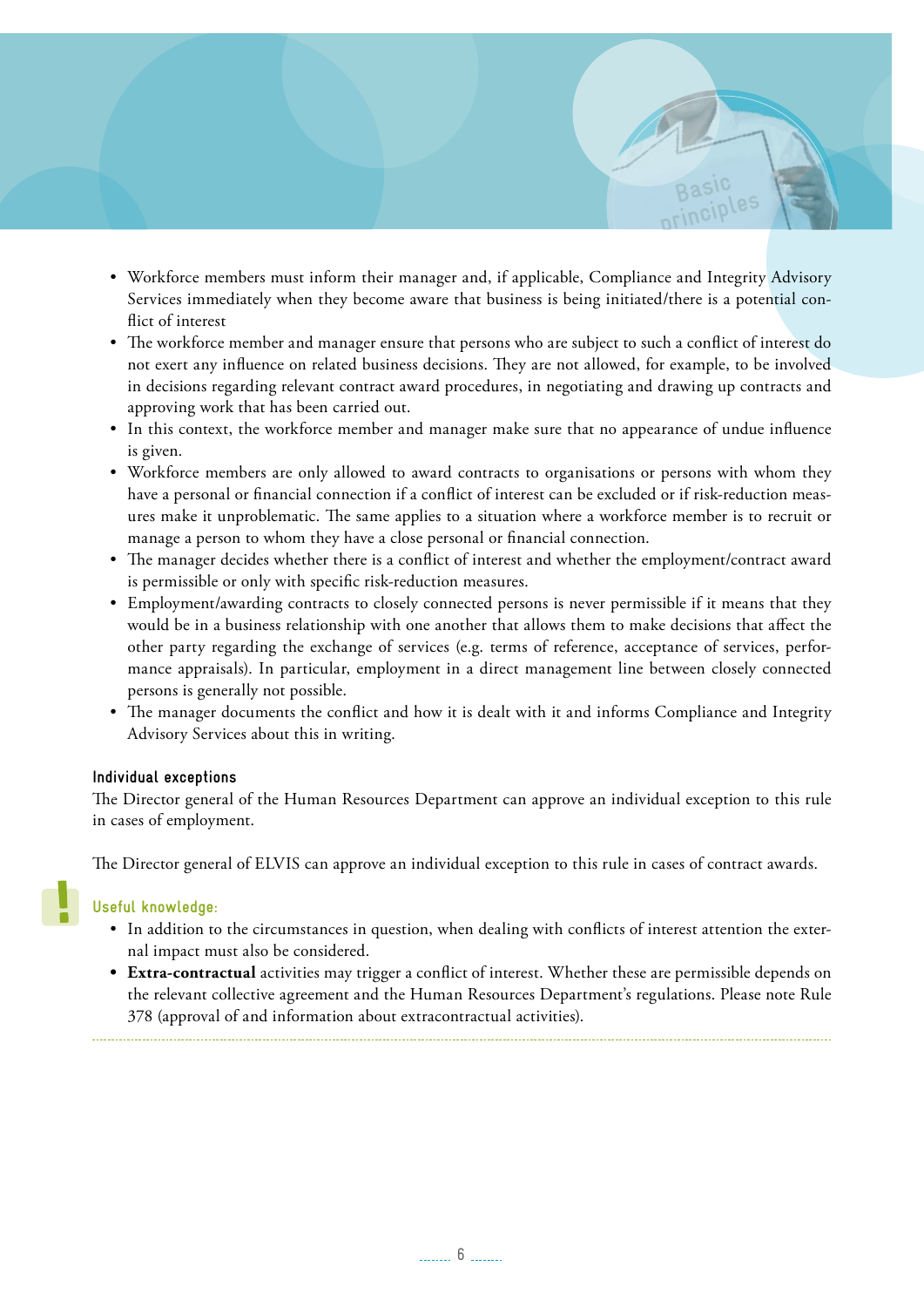A **conflict of interest** arises when a person or institution is no longer able to act impartially in situations involving mutually exclusive obligations, ties or objectives. It is not always possible to prevent conflicts of interest from arising

**Basic principles**

**Closely connected persons** are: spouses, lifetime partners, relatives (of the member of the workforce or of the spouse or lifetime partner) and persons living in a joint household with the member of the workforce.

### **4. Referrals to Compliance and Integrity Advisory Services and the whistleblower system**

All members of the workforce are required to contact Compliance and Integrity Advisory Services or the external ombudsperson if they have information about possible infringements of the Code of Conduct or suspect a criminal offence has occurred in a business context (e.g. fraud, embezzlement, misappropriation, document forgery), or to report their suspicions via the whistleblower portal. GIZ considers managers and members of the workforce whose tasks include prevention of corruption to have a particular responsibility here.

If workforce members are uncertain – where appropriate after consulting their line manager – whether a proposal is compatible with the "Code of Conduct", they can consult Compliance and Integrity Advisory Services. This applies in particular to giving or accepting gifts and other advantages with a value exceeding EUR 35, and to situations where there is a conflict of interest that has not been resolved and documented by line management.

GIZ will examine all information carefully and confidentially. All allegations must be conclusive and, where possible, based on solid evidence.

If workforce members identify a weak point affecting compliance, they must report this to their line manager. The Compliance and Integrity Unit must be informed of any infringements of criminal law, serious breaches of P+R and any other compliance-related matters that pose significant structural compliance risks to GIZ, even if there is no indication that these are linked to individual misconduct

### **Useful knowledge:**

GIZ has a **system for reporting information (whistleblowing)** and obtaining advice on compliance-related and integrity-related issues that is available to workforce members and third parties.

• Compliance and Integrity Advisory Services offers a point of contact for people seeking advice on the "Code of Conduct" or wanting to report infringements of the Code. They provide independent expert advice. If requested to do so by a whistleblower, the advisors will do all they can to ensure the whistleblower's anonymity. GIZ ensures that people who provide information in justified cases do not suffer any disadvantage as a result of doing so, unless the whistleblower has infringed the "Code of Conduct" or other regulations.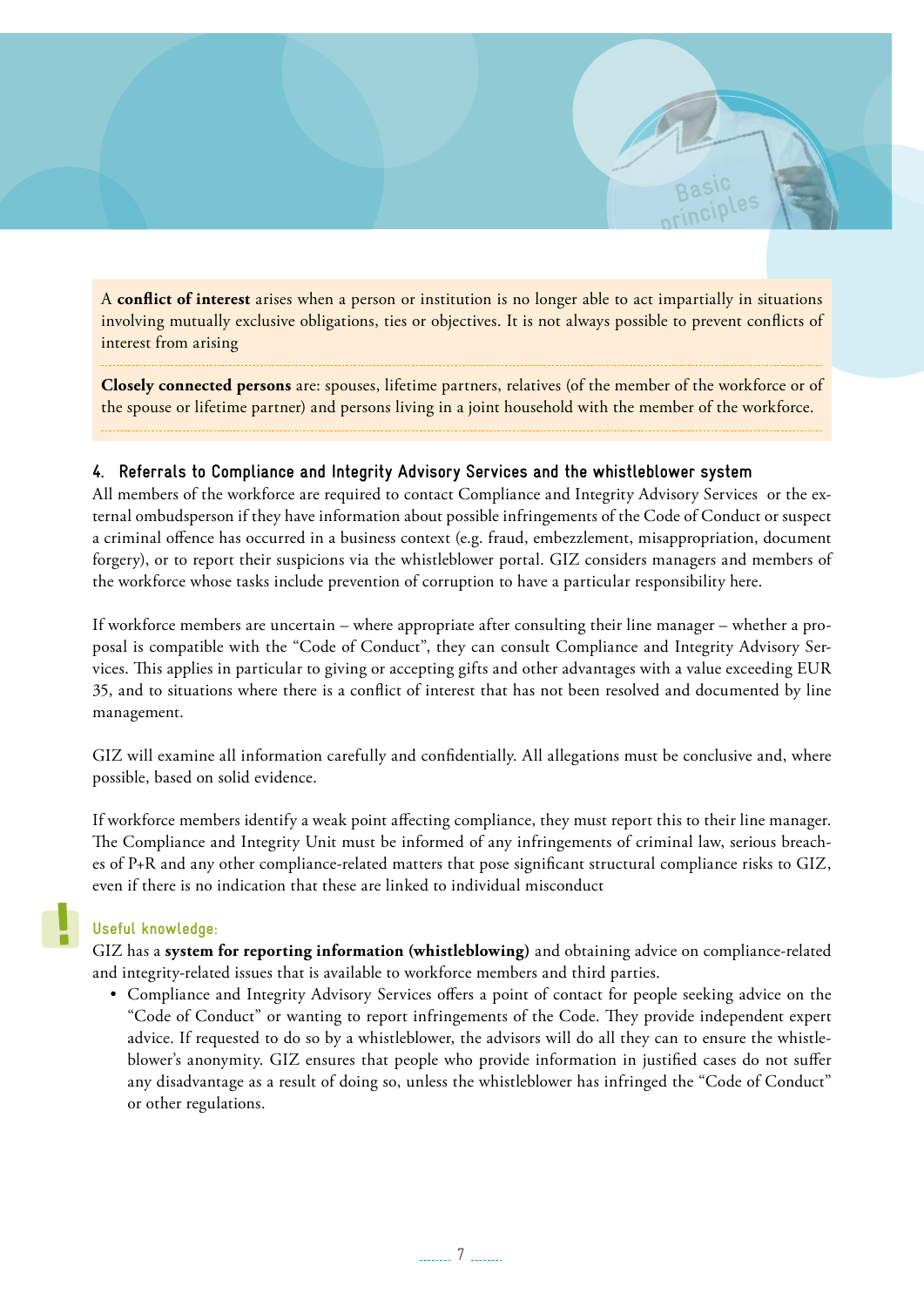• Compliance and Integrity Advisory Services initiates an internal GIZ investigation of all plausible reports of misconduct. The units carrying out the investigation inform Compliance and Integrity Advisory Services proactively of the results of their investigation into the material facts and the proposed measures/ consequences. In addition, Compliance and Integrity Advisory Services has the right to demand and receive information on the current status at any time. If Compliance and Integrity Advisory Services considers the investigation and/or the consequences to be inadequate, they can demand improvements and inform the Management Board.

**Basic principles**

• An **external ombudsperson** is available to **contact outside the company**. By virtue of their role as a legal professional, the ombudsperson is subject to a confidentiality obligation in all dealings with GIZ and maintains the utmost secrecy when receiving information on economic criminal activity (e.g. corruption, embezzlement/fraud), but also on other company-related crimes and rule violations. The reported information must be related to GIZ. The ombudsperson only contacts GIZ and forwards the reported information with the whistleblower's consent. Where necessary, this can also be done anonymously.

### **Contact details of the compliance and integrity advisors and GIZ ombudsperson:**



**Compliance and Integrity Advisors:**  [integrity-mailbox@giz.de](mailto:integrity-mailbox@giz.de)



**Externe Ombudsperson, Dr. Edgar Joussen:** [ombudsmann@ra-js.de](mailto:ombudsmann%40ra-js.de?subject=) or by phone on +49 30-3151870.



The **whistleblower portal** can be used to report serious infringements of GIZ's "Code of Conduct", internal company regulations or legislation. Any information reported is exam-ined carefully and treated confidentially. [\[GIZ whistleblower portal\]](https://www.bkms-system.com/bkwebanon/report/clientInfo?cin=26zig7&language=eng).

### **Action against misconduct:**

- GIZ deals rigorously with infringements of these principles (zero tolerance approach).
- All plausible reports of misconduct are followed up and the material facts identified as far as possible.
- Every instance of non-compliance is investigated in relation to employment law and criminal law in order to assess the severity of misconduct in each case, identify the appropriate action to be taken under employment law and decide whether to bring criminal charges.